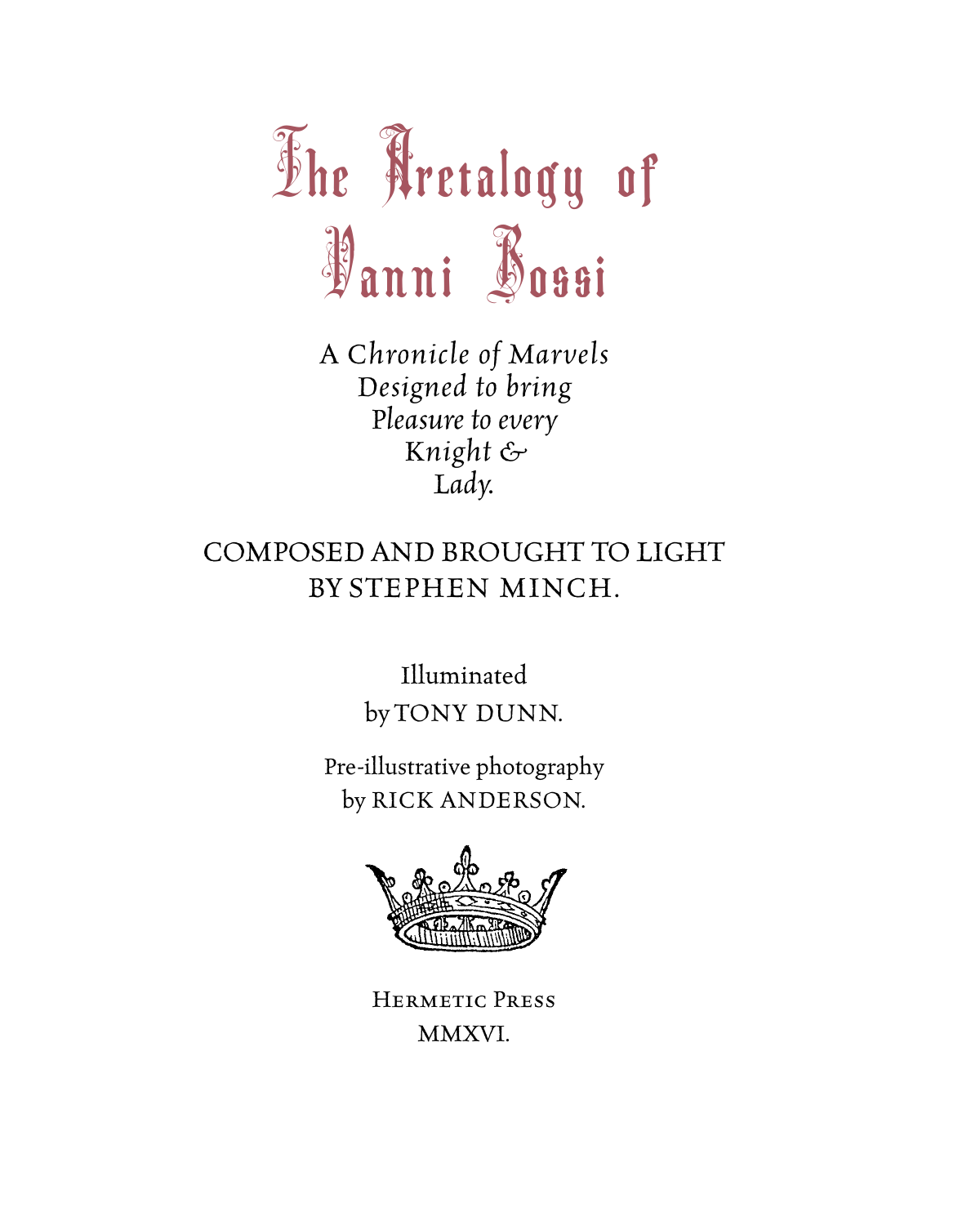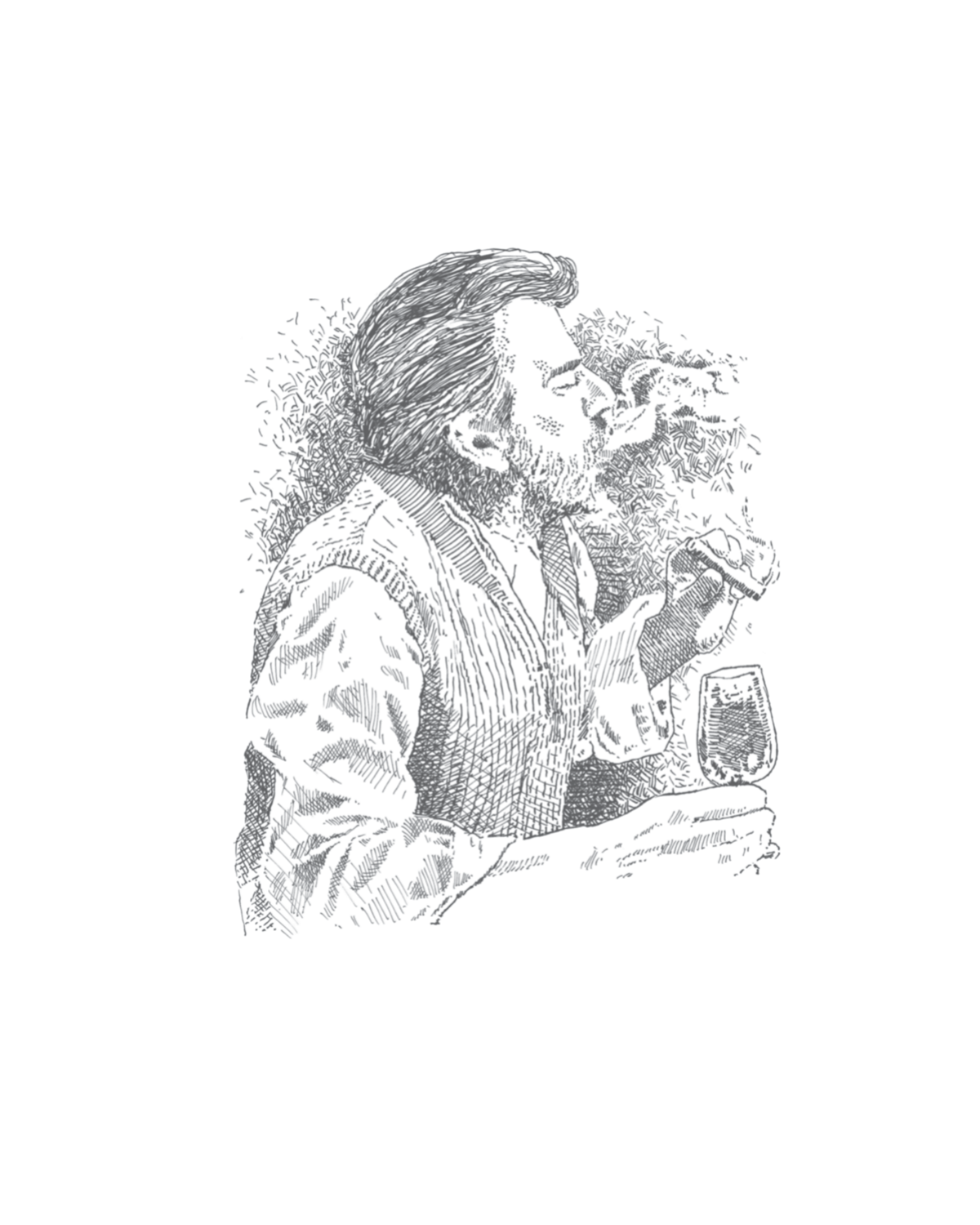## *Vanni Bossi: A Foreword and an Appreciation* ROBERTO GIOBBI

Seven years have passed, as I write, since Vanni left us. He departed on the Sixth of December, 2008. When I received the gloomy news from his son Stefano, it was totally unexpected, for me and for all of us who thought we were his close friends. He had left us without saying a word about the illness he had suffered for several years. At first I was speechless, then angry with him, and then incredibly sad.

Stephen Minch, in a letter to me, wrote: "How can we explain how a rather shy man can, within just a few hours, endear himself to you and instill a high level of respect as well? That is the case with me, and I think it was with others. I doubt I spent a total of three hours total with Vanni, but that was enough to make me regret his early death more deeply than I did some friends I'd known for years."

Now, after more than seven years, and after losing a few more friends, I think I understand him better.

#### Vanni, the Friend

I have just read through Stephen's book about Vanni, and I can attest to the effectiveness of his creations: original magic, solidly constructed, certain to have a high impact on any lay audience, and on connoisseurs as well.

How do I know?

I consider myself highly privileged and most fortunate to have been very close to Vanni. Our friendship began when I was in my early twenties—we were introduced by our friend Aurelio Paviato—and it lasted until his untimely exit. That's an affectionate bond of more than thirty years with one of the most distinguished characters in magic I've ever known.

During that time he showed me practically all of his discoveries. He carefully shared their details with me, and he almost invariably gave me any gimmicks required as well. What I call the "Vanni Box" is one of my most prized possessions. It contains most of these items, which he either made for himself and for a limited number of friends, or which he sold at his lectures around the world.

When I read the descriptions in this book and looked at the beautiful illustrations, they combine to capture the technical details as well as the person. I could hear Vanni's voice, speaking a polished Italian with an extensive vocabulary, the sign of a well-educated man. But I was even more pleased to discover a few tricks and techniques I had never seen him do.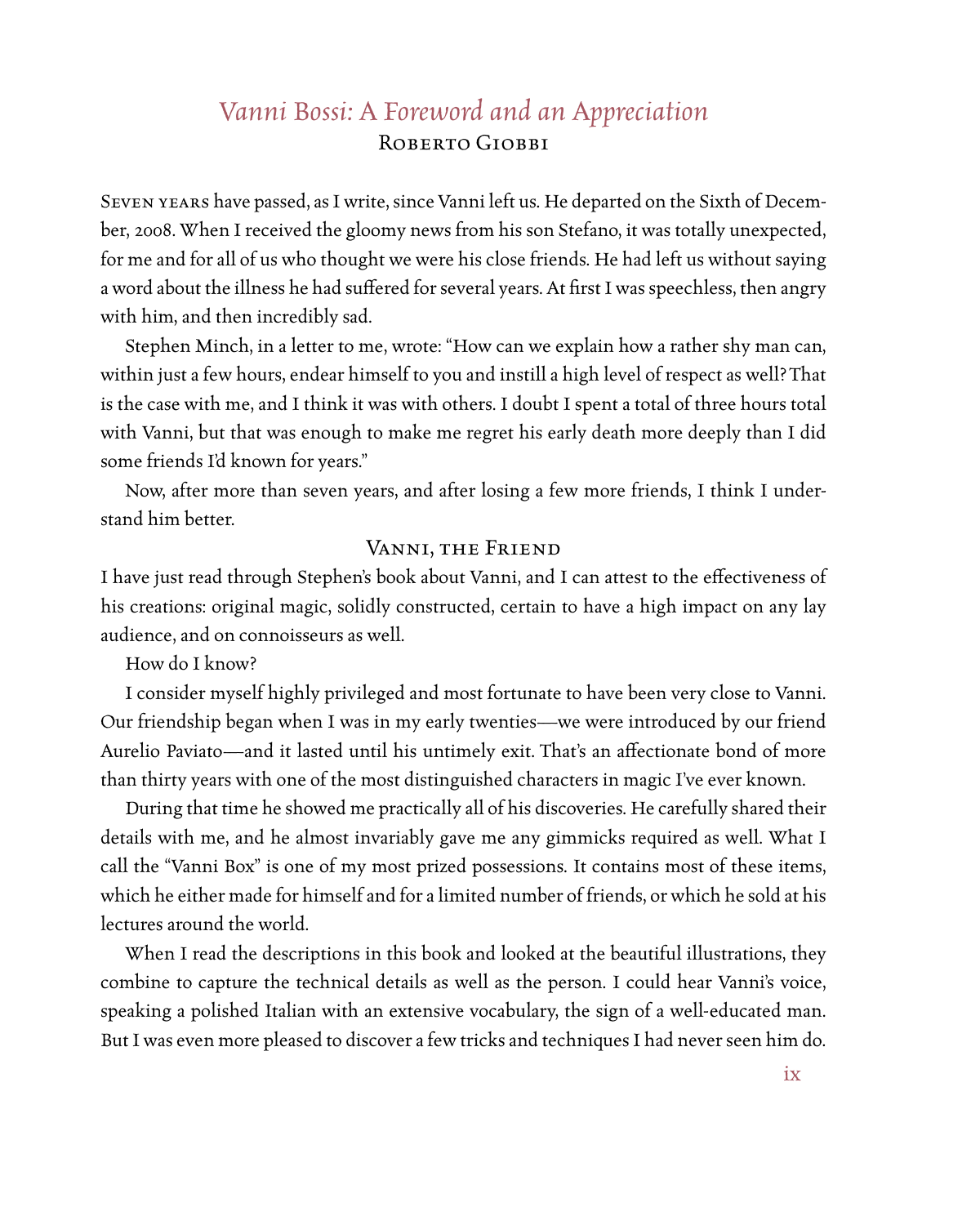#### The Aretalogy of Vanni Bossi

I don't want to diminish the pleasure of discovery as you read, by pointing out specific items, and I wouldn't know where to start. Instead I'll leave you to enter on your own a gold mine of miraculous creations.

#### Vanni, the Man and His Work

Vanni Bossi deserves a biography of his own, but we have neither the space, nor do we wish to keep you much longer from enjoying the gifts ahead. Let me then say just a few more things about my dear friend Vanni: If it weren't a cliché, I would call Vanni a Renaissance Man *par excellence*. When thinking of him, Miguel de Unamuno's quote comes to mind: "I like outward simplicity that hides great complexity."

Here was the quietest, humblest person you could imagine, but beneath this exterior was a sophisticated being, a humanist in the true European tradition, with an affinity for all those disciplines that have formed our civilization in general and the *Italianità* in particular. When he performed his magic, Vanni was an Italian gentleman of the traditional school. As a creator of tricks, sleights and gimmicks, he was unconventional and original. As a scholar of magic and its related arts, he curated an enormous private library, perhaps the most complete collection extant of magic books and magazines in Italian.

Many top professionals of the time were his close friends. When it came to finding practical and elegant solutions to their magic problems, they relied on his vast knowledge and creativity, and they trusted him to construct the precision gimmicks they required. Fred Kaps, as an example, had several of his gimmicks and props made by Vanni, including the glass for Ring on Glass, the leather box for his take on Hennig's Folded Card to Box, and the giant Chinese coin for his famous coin routine. Once he asked me if I'd be interested in purchasing a set of Linking Rings he was about to make. He manufactured only three sets, one for himself, one for Aurelio and one for me. To this day I haven't seen a finer set of Linking Rings.

It might come as a surprise to some to learn that magic was never Vanni's profession. His was the owner of a shop that manufactured and sold medals and trophies. As a magician, he was what I would call an inspired amateur.

His original training was in chemistry, but he also had keen interests in various manual crafts. For instance, he was an expert bookbinder and had a thorough knowledge of fireworks. All this resulted in the creation and manufacture of the most unusual and exquisite items. For a short period he and David Costi ran a magic business that produced some remarkable tricks, props and videos.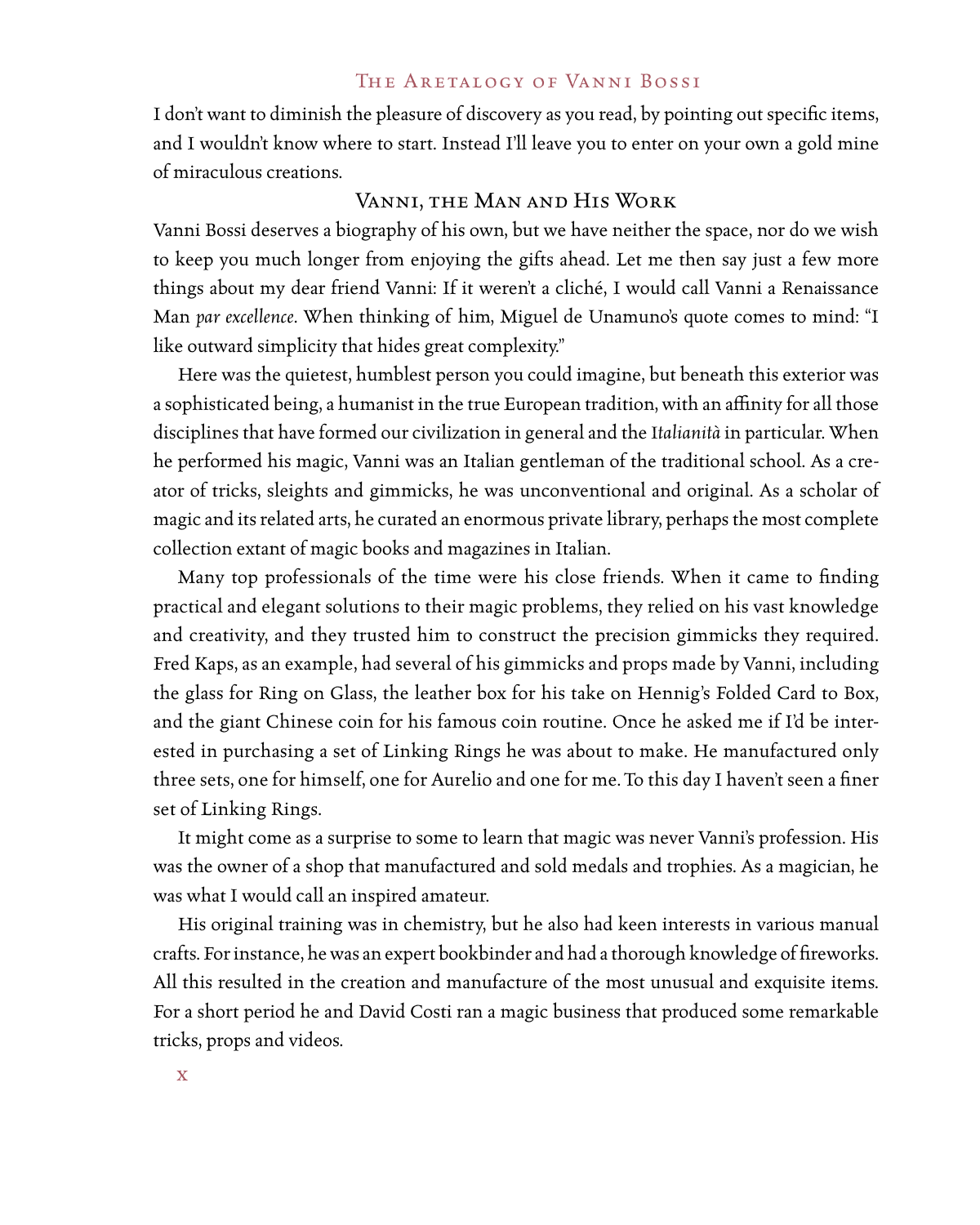#### The Aretalogy of Vanni Bossi

However, business and marketing were not among Vanni's accomplishments, which is why outside of Italy his name was not as well known as he deserved. Through his association with Richard Bloch, who for some years organized the World Magic Seminar in Las Vegas, Vanni visited the USA several times and was invariably a hit when he lectured and performed.

Whenever he had a new lecture, he called me up, and I would invite him to my home in Basel, Switzerland, where he would stay for a few days and deliver the lecture to the Zauberring Basel, our local magic club. I was often among the first to appreciate his original effects and methods, and this remains an unforgettable part of my magic life.

#### Vanni, the Collector and Scholar

Along with similar tastes in magic, Vanni and I shared interests in gastronomy, wine and cigars. These were the perfect ingredients, as you can imagine, for many day-long sessions of intellectual, artistic and epicurean pleasures.

My family originally comes from the Piedmont region. On returning from my yearly visits to my uncles and aunts there, I would invariably stop at Vanni's shop in Castellanza, which was an easy exit from the motorway to Basel. Whenever I arrived, he would show me his latest magical discoveries; then we went for an extended (Italian!) lunch. We usually spent the afternoon at his home in Legnano, where he lived in a comfortable villa with Piera, his attractive and charming wife, and Stefano, his son who is now a successful engineer. At that time, he stored his extensive (and expensive) library at his home. We would spend hours going through his latest acquisitions, which he expertly restored, using complex techniques that always left me wondering.

He possessed practically every important book of magic, from the beginning of printing to modern times, in many languages, but above all in Italian. He also knew what was in them, how to place their contents in the evolution of magical ideas and who invented what. He was one of the most educated and well-informed people in magic I've ever met.

#### Vanni, the Italian Star

Vanni gained some public recognition through an early book he authored on parapsychology—another of his many interests—which sold very well. And he was occasionally invited to perform on television. But it was in the world of Italian magicians that Vanni was famous.

He was close friends with all the important magicians of his time; Silvan, Binarelli and Alexander, to mention just a few. His lectures, convention appearances and literary output were held in the highest esteem. For many years he served as president of the Milan magic club and as editor of *Ars Magica,* a journal that dealt with the history and culture of magic. It is also through his research and initiative that important books lost in the dust of obscurity